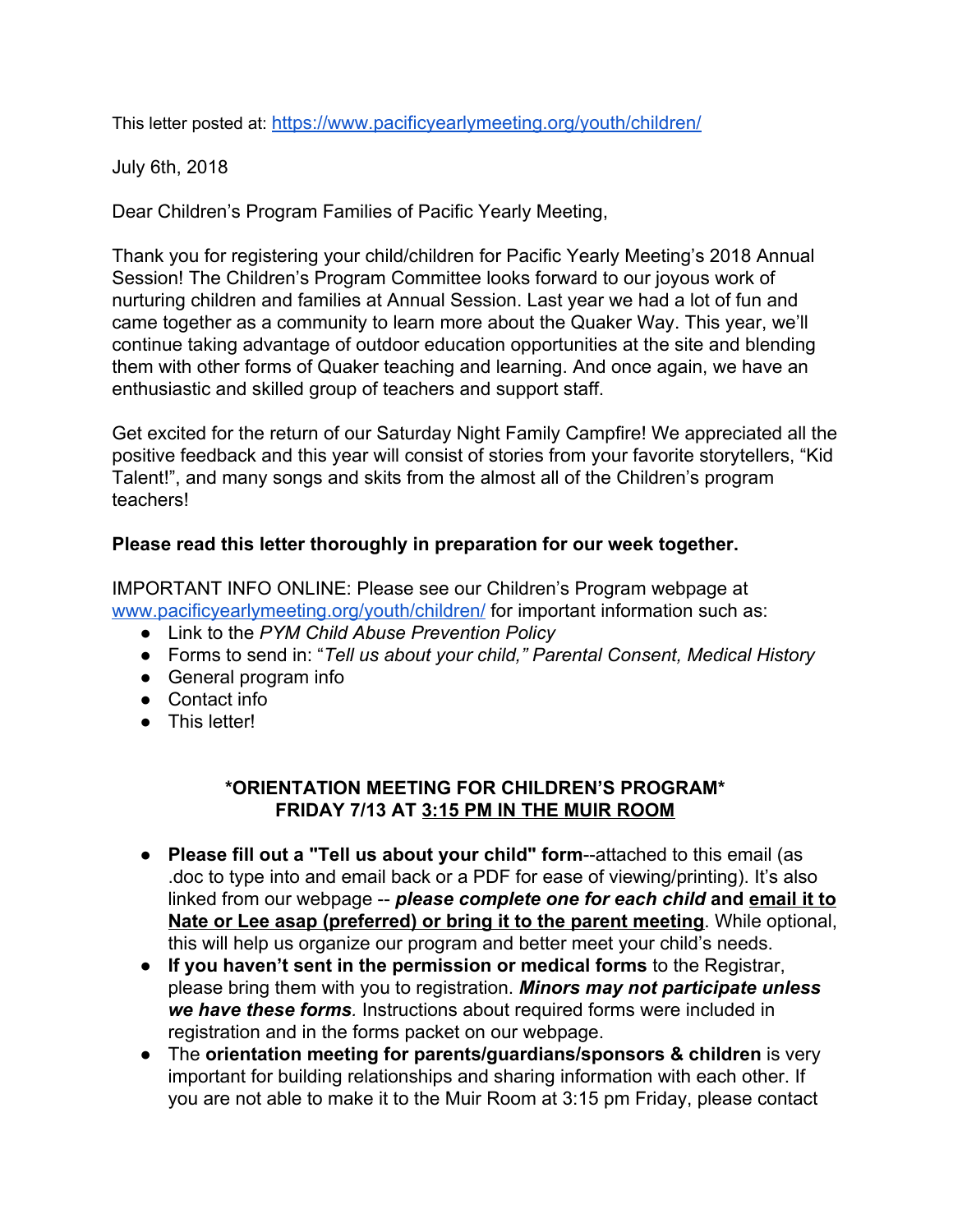Nate to set up an alternative time to discuss logistics and any questions or concerns you might have.

● You can see the whole **Annual Session schedule**, including the all-ages activities, linked from the Annual Session Info page: <https://www.pacificyearlymeeting.org/about/annual-session-information/>

PROGRAM AGE GROUPS: We will have three age groups: ages 0-4 years old (Babies and Preschool), ages 5-8/9 years old (Elementary Program), and ages 9/10-13 years old (Middle School Program). These groups are flexible depending on the needs of the children. We will be combining the two oldest groups for our afternoon outdoor adventures to allow us to offer more options. We have also been considering the possibility of having some non-age-segregated times. Please discuss any requests for exceptions to this basic structure with Nate.

TEACHERS: We have a stellar group of teachers again this year, many who have worked with the Children's Program in previous years and some new ones we're excited to introduce to you. You'll have an opportunity to meet them at the Orientation Meeting and we encourage you to stay in regular communication with them throughout the week. Staff will wear bright orange t-shirts when we're working, so we should be easy to sight.

FACILITIES: We are privileged to have amazing classrooms indoors and out. Walker Creek Ranch has a fantastic trail system with bountiful beauty. We will go over these at the Orientation Meeting.

LOGISTICS: **It is super important that you or your designee sign your child in and out of the program,** for safety as well as for easing our program flow and staff changeovers. You can designate other adults who have permission to sign your children in and out on the "Tell us about your child" form.

It is important to know where you will be during the program hours so we can find you in the unlikely case of an emergency. We will have a radio to contact other Friends in support roles who are responsible for logistics, such as the Arrangements Coordinators.

CURRICULUM: This year PYM Children's Program has been working to create a Curriculum centered around sustainability and peace with the surround natural world around us.

**Some important reminders** to help the program run smoothly and all participants to make the most of their time at Annual Session:

- **Children's Program runs from after breakfast to the beginning of lunch, and from after lunch to right before dinner.** In the evenings there are some all-ages events on the schedule that we encourage you to attend together! And of course the Saturday night campfire :)
- **● Be on time when dropping off and picking up:**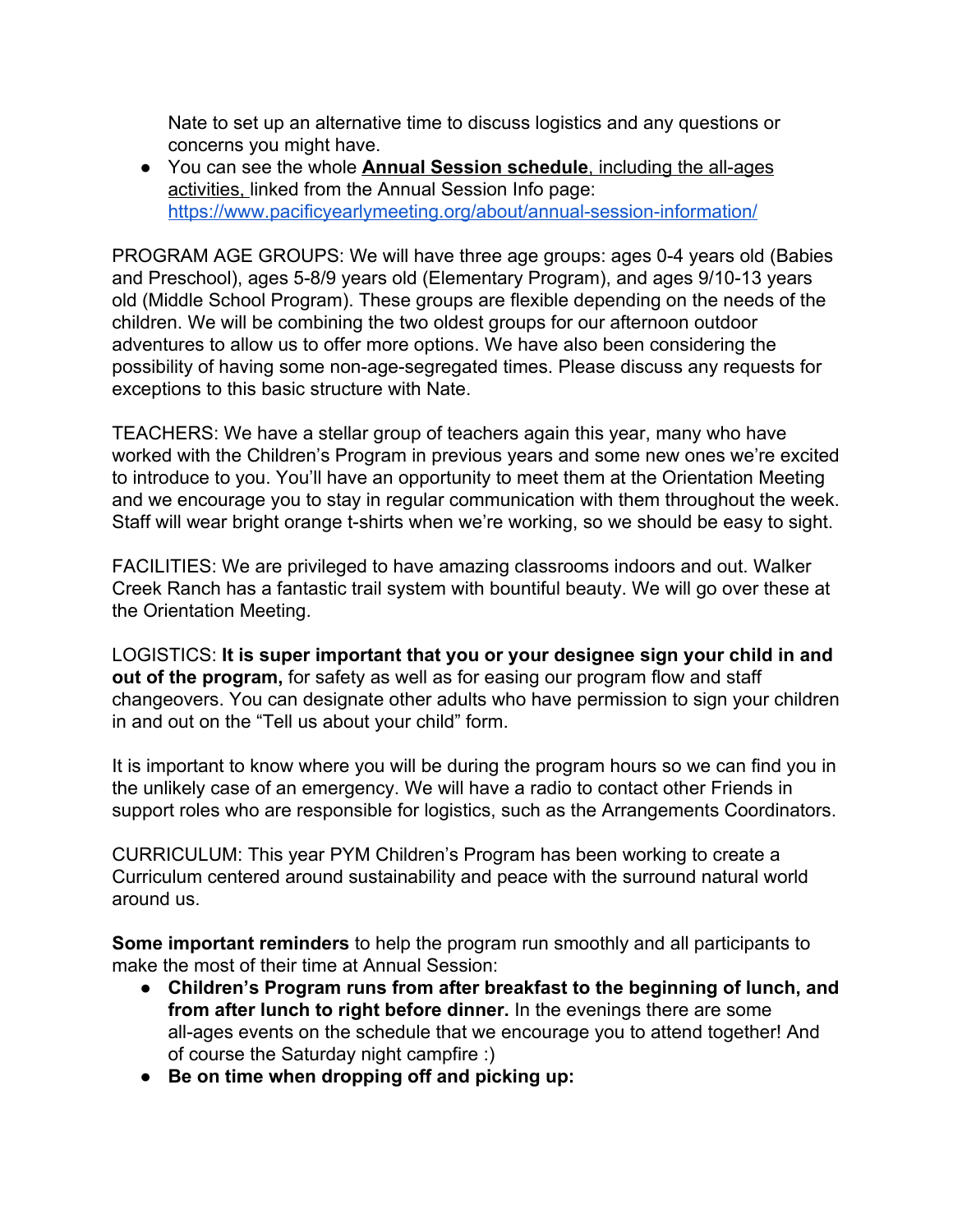- *Morning sign-in*: 7:40am- 7:55am in front of Dining Hall before worship (or after worship, in the Classroom for **All Ages Singing**)
- *Morning pickup*: 12:40pm-12:50pm in/outside the Dining Hall
- *Afternoon sign-in*: 1:30pm-1:45pm Outside the Dining Hall
- *Afternoon pickup:* 5:25pm-5:35pm Outside the Dining Hall
- **Lunchtime: Staff are not on duty during most of lunch** -- we bring the children to lunch early and get them started, and then we need you to care for your children while we have our staff meeting and break. This is also a great time to check in with your children about how their experience is going.
- Bring **sunscreen and hats**!
- Bring **bathing suit and towel** for afternoon swimming. Walker Creek has a supply of life jackets and also provides lifeguards. Feel free to join us for a fun time at the pond!
- We strongly recommend you bring a **smock or large t-shirt** for messy art projects.

MEETING FOR WORSHIP AND ALL-AGES ACTIVITIES: Daily Meeting for Worship this year is scheduled from 8-9am in the plenary tent. **The Children's Program will be participating in the beginning of Meeting for Worship**. We will be signing participants in before worship so everyone can be on time for the beginning of worship. Sign-ins can also happen after worship if you bring your child to the classroom. All are welcome at Meeting for Worship! Children's Program will also take part as a group in the Meeting for Memorials on Sunday afternoon, in the Keynote, and in certain other plenary sessions and all-ages activities during program time when our staff will provide care.

THEME: This year's Annual Session theme is **Faithfulness: A Call to Practice Radical Vulnerability and Love.** If you have creative ideas, feel free to share them with your child's teachers. See the Clerk's Call for more details about the theme: [https://www.pacificyearlymeeting.org/2018/documents/2018-as-docs/clerks-call-to-pacifi](https://www.pacificyearlymeeting.org/2018/documents/2018-as-docs/clerks-call-to-pacific-yearly-meeting-2018-annual-session/) [c-yearly-meeting-2018-annual-session/](https://www.pacificyearlymeeting.org/2018/documents/2018-as-docs/clerks-call-to-pacific-yearly-meeting-2018-annual-session/)

HELPERS: In addition to regular teachers we rely on having some part-time helpers. **We encourage all interested members of the community to consider signing up for one or more helper time slots (morning or afternoon shifts available each day).** Our committee will have a sign-up board available at registration and in the back of the plenary tent.

The Children's Program Committee looks forward to welcoming you and your child/ren and seeing you very soon! If you have questions, please feel free to contact Nate or Chamba.

In peace and friendship,

Nate Makepeace Secrest, PYM Children's Program Co-Coordinator